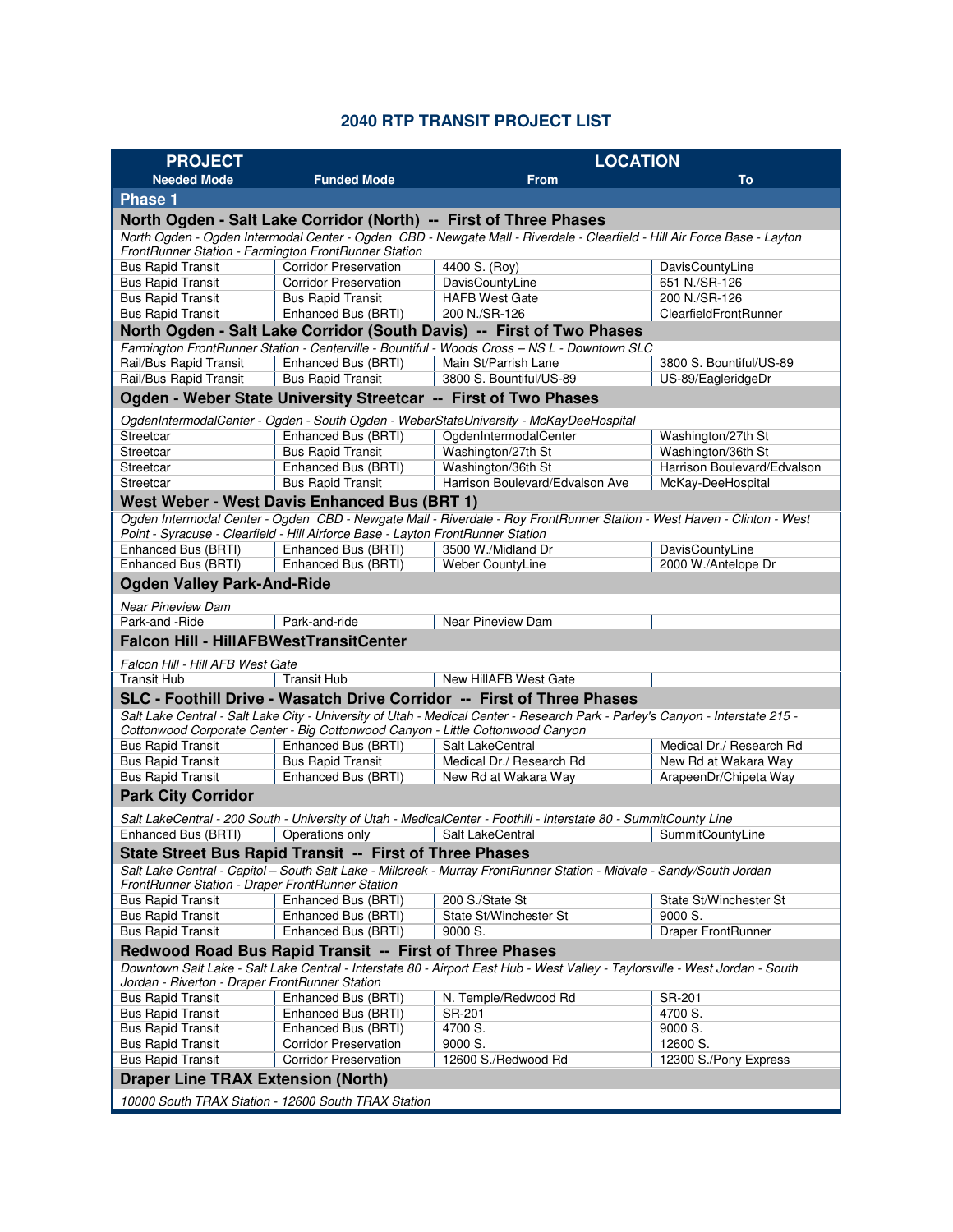| <b>PROJECT</b>                                       |                                                                                  | <b>LOCATION</b>                                                                                                                                                                                                                                                                                                                                                 |                                                |  |  |
|------------------------------------------------------|----------------------------------------------------------------------------------|-----------------------------------------------------------------------------------------------------------------------------------------------------------------------------------------------------------------------------------------------------------------------------------------------------------------------------------------------------------------|------------------------------------------------|--|--|
| <b>Needed Mode</b>                                   | <b>Funded Mode</b>                                                               | <b>From</b>                                                                                                                                                                                                                                                                                                                                                     | To                                             |  |  |
| Light Rail                                           | <b>Light Rail</b>                                                                | 10000 S. TRAX Station                                                                                                                                                                                                                                                                                                                                           | 12600 S. TRAX                                  |  |  |
|                                                      | 5600 West Corridor -- First of Two Phases                                        |                                                                                                                                                                                                                                                                                                                                                                 |                                                |  |  |
| Jordan - Daybreak Station                            |                                                                                  | Downtown Salt Lake - Salt Lake Central - Interstate 80 - Airport East Hub - International Center - West Valley - Kearns - West                                                                                                                                                                                                                                  |                                                |  |  |
| Rail/Bus Rapid Transit                               | <b>Corridor Preservation</b>                                                     | Salt Lake International Airport<br>5600 W./2700 S.                                                                                                                                                                                                                                                                                                              |                                                |  |  |
| Rail/Bus Rapid Transit                               | <b>Bus Rapid Transit</b>                                                         | 5600 W./2700 S.                                                                                                                                                                                                                                                                                                                                                 | 5600 W./6200 S.                                |  |  |
| Rail/Bus Rapid Transit                               | <b>Corridor Preservation</b>                                                     | 5600 W./6200 S.                                                                                                                                                                                                                                                                                                                                                 | 11800 S.                                       |  |  |
|                                                      | 200 South Streetcar and Bus Rapid Transit                                        |                                                                                                                                                                                                                                                                                                                                                                 |                                                |  |  |
|                                                      | Salt Lake Central - Downtown Salt Lake - Harmons Grocery                         |                                                                                                                                                                                                                                                                                                                                                                 |                                                |  |  |
| Streetcar/BRT                                        | Streetcar/Enhanced Bus                                                           | 600 W./200 S.                                                                                                                                                                                                                                                                                                                                                   | 200 S./200 East                                |  |  |
| <b>Sugarhouse Streetcar (First Phase)</b>            |                                                                                  |                                                                                                                                                                                                                                                                                                                                                                 |                                                |  |  |
| Sugarhouse - SouthSaltLake - North/South TRAX Line   |                                                                                  |                                                                                                                                                                                                                                                                                                                                                                 |                                                |  |  |
| Streetcar                                            | Streetcar                                                                        | 2100 S. TRAX                                                                                                                                                                                                                                                                                                                                                    | Highland Dr/Sugarmont                          |  |  |
|                                                      | 3900/3500 South Corridor -- First of Three Phases                                |                                                                                                                                                                                                                                                                                                                                                                 |                                                |  |  |
|                                                      | East Millcreek - Holladay - Millcreek - South Salt Lake - West Valley West Bench |                                                                                                                                                                                                                                                                                                                                                                 |                                                |  |  |
| <b>Bus Rapid Transit</b>                             | <b>Bus Rapid Transit</b>                                                         | 3500 S./3600 W.                                                                                                                                                                                                                                                                                                                                                 | 3500 W./6000 W.                                |  |  |
|                                                      |                                                                                  | Taylorsville Murray Corridor (Central Segment) -- First of Two Phases                                                                                                                                                                                                                                                                                           |                                                |  |  |
|                                                      |                                                                                  | Downtown Murray - MurrayFrontRunner Station - SorensenResearchPark - SLCC Redwood Campus                                                                                                                                                                                                                                                                        |                                                |  |  |
| <b>Bus Rapid Transit</b>                             | Enhanced Bus (BRTI)                                                              | Box Elder St/4800 S.                                                                                                                                                                                                                                                                                                                                            | <b>SLCC Redwood Campus</b>                     |  |  |
|                                                      |                                                                                  | Taylorsville Murray Corridor (West Valley Extension) -- First of Two Phases                                                                                                                                                                                                                                                                                     |                                                |  |  |
|                                                      |                                                                                  | SaltLakeCommunity College Redwood Campus - American Express - WestValleyIntermodalCenter                                                                                                                                                                                                                                                                        |                                                |  |  |
| <b>Bus Rapid Transit</b>                             | Enhanced Bus (BRTI)                                                              | 4500 S./Redwood Rd                                                                                                                                                                                                                                                                                                                                              | W. ValleyIntermodalCtr                         |  |  |
|                                                      | <b>West Bench Corridor Preservation (11400 South)</b>                            |                                                                                                                                                                                                                                                                                                                                                                 |                                                |  |  |
| Daybreak - 8400 West                                 |                                                                                  |                                                                                                                                                                                                                                                                                                                                                                 |                                                |  |  |
| <b>Corridor Preservation</b>                         | <b>Corridor Preservation</b>                                                     | Daybreak S. Station                                                                                                                                                                                                                                                                                                                                             | 11400 S./8400 W.                               |  |  |
| <b>Phase 2</b>                                       |                                                                                  |                                                                                                                                                                                                                                                                                                                                                                 |                                                |  |  |
|                                                      | <b>Ogden - Pleasant View Commuter Rail Improvements</b>                          |                                                                                                                                                                                                                                                                                                                                                                 |                                                |  |  |
| Downtown Ogden - Pleasant View                       |                                                                                  |                                                                                                                                                                                                                                                                                                                                                                 |                                                |  |  |
| Commuter Rail                                        | <b>Commuter Rail</b>                                                             | OgdenIntermodalCenter                                                                                                                                                                                                                                                                                                                                           | <b>Pleasant View FrontRunner</b>               |  |  |
|                                                      |                                                                                  | Ogden - Weber State University Streetcar -- Second of Two Phases                                                                                                                                                                                                                                                                                                |                                                |  |  |
|                                                      |                                                                                  |                                                                                                                                                                                                                                                                                                                                                                 |                                                |  |  |
| Streetcar                                            | Streetcar                                                                        | OgdenIntermodalCenter - Ogden - South Ogden - WeberStateUniversity - McKayDeeHospital                                                                                                                                                                                                                                                                           |                                                |  |  |
| Streetcar                                            | Streetcar                                                                        | OgdenIntermodalCenter<br>Washington/27th St                                                                                                                                                                                                                                                                                                                     | Washington/27th St<br>Washington/36th St       |  |  |
| Streetcar                                            | Streetcar                                                                        | Washington/36th St                                                                                                                                                                                                                                                                                                                                              | Harrison/Edvalson Av                           |  |  |
| Streetcar                                            | Streetcar                                                                        | Harrison Boulevard/Edvalson Av                                                                                                                                                                                                                                                                                                                                  | McKay-DeeHospital                              |  |  |
|                                                      |                                                                                  | North Ogden - Salt Lake Corridor (North) -- Second of Three Phases                                                                                                                                                                                                                                                                                              |                                                |  |  |
|                                                      |                                                                                  | North Ogden - Ogden Intermodal Center - Ogden CBD - Newgate Mall - Riverdale - Roy FrontRunner Station - West Haven -<br>Clinton - West Point - Syracuse - Clearfield - Hill Air Force Base - Layton FrontRunner Station - Farmington FrontRunner Station -<br>Centerville - Bountiful - Woods Cross - North Salt Lake - Salt Lake Central - Downtown Salt Lake |                                                |  |  |
| Enhanced Bus (BRTI)                                  | Enhanced Bus (BRTI)                                                              | 2700 N./Washington Boulevard                                                                                                                                                                                                                                                                                                                                    | 12th St/Washington Boulevard                   |  |  |
| <b>Bus Rapid Transit</b>                             | <b>Bus Rapid Transit</b>                                                         | 12th St/Washington Boulevard                                                                                                                                                                                                                                                                                                                                    | Ogden Intermodal Ctr                           |  |  |
| <b>Bus Rapid Transit</b>                             | Enhanced Bus (BRTI)                                                              | Washington Boulevard/36th St                                                                                                                                                                                                                                                                                                                                    | 4400 S./UP-HAFB ROW                            |  |  |
| <b>Bus Rapid Transit</b>                             | <b>Bus Rapid Transit</b>                                                         | 4400 S./UP-HAFB ROW                                                                                                                                                                                                                                                                                                                                             | DavisCountyLine                                |  |  |
| <b>Bus Rapid Transit</b>                             | <b>Bus Rapid Transit</b>                                                         | DavisCountyLine                                                                                                                                                                                                                                                                                                                                                 | <b>HAFB West Gate</b>                          |  |  |
| <b>Bus Rapid Transit</b><br><b>Bus Rapid Transit</b> | <b>Bus Rapid Transit</b><br>Enhanced Bus (BRTI)                                  | 200 N./State St<br>ClearfieldFrontRunner                                                                                                                                                                                                                                                                                                                        | ClearfieldFrontRunner<br>FarmingtonFrontRunner |  |  |
|                                                      |                                                                                  | North Ogden - Salt Lake Corridor (South Davis) -- Second of Two Phases                                                                                                                                                                                                                                                                                          |                                                |  |  |
|                                                      |                                                                                  | Farmington FrontRunner Station - Centerville - Bountiful - Woods Cross - NS L - Downtown SLC                                                                                                                                                                                                                                                                    |                                                |  |  |
| Enhanced Bus (BRTI)                                  | Enhanced Bus (BRTI)                                                              | FarmingtonFrontRunner                                                                                                                                                                                                                                                                                                                                           | Parrish Lane/Main St                           |  |  |
| Rail/Bus Rapid Transit                               | <b>Bus Rapid Transit</b>                                                         | 1500 S./Main St                                                                                                                                                                                                                                                                                                                                                 | 3800 S. Bountiful/US-89                        |  |  |
| Rail/Bus Rapid Transit                               | <b>Bus Rapid Transit</b>                                                         | US-89/EagleridgeDr                                                                                                                                                                                                                                                                                                                                              | SaltLakeCounty Line                            |  |  |
| Rail/Bus Rapid Transit                               | <b>Bus Rapid Transit</b>                                                         | SaltLakeCounty Line                                                                                                                                                                                                                                                                                                                                             | SaltLakeIntermodalCenter                       |  |  |
| <b>HillAFBSouthTransitCenter</b>                     |                                                                                  |                                                                                                                                                                                                                                                                                                                                                                 |                                                |  |  |
| <b>HillAFBSouth Gate</b>                             |                                                                                  |                                                                                                                                                                                                                                                                                                                                                                 |                                                |  |  |
| <b>Transit Hub</b>                                   | <b>Transit Hub</b>                                                               |                                                                                                                                                                                                                                                                                                                                                                 |                                                |  |  |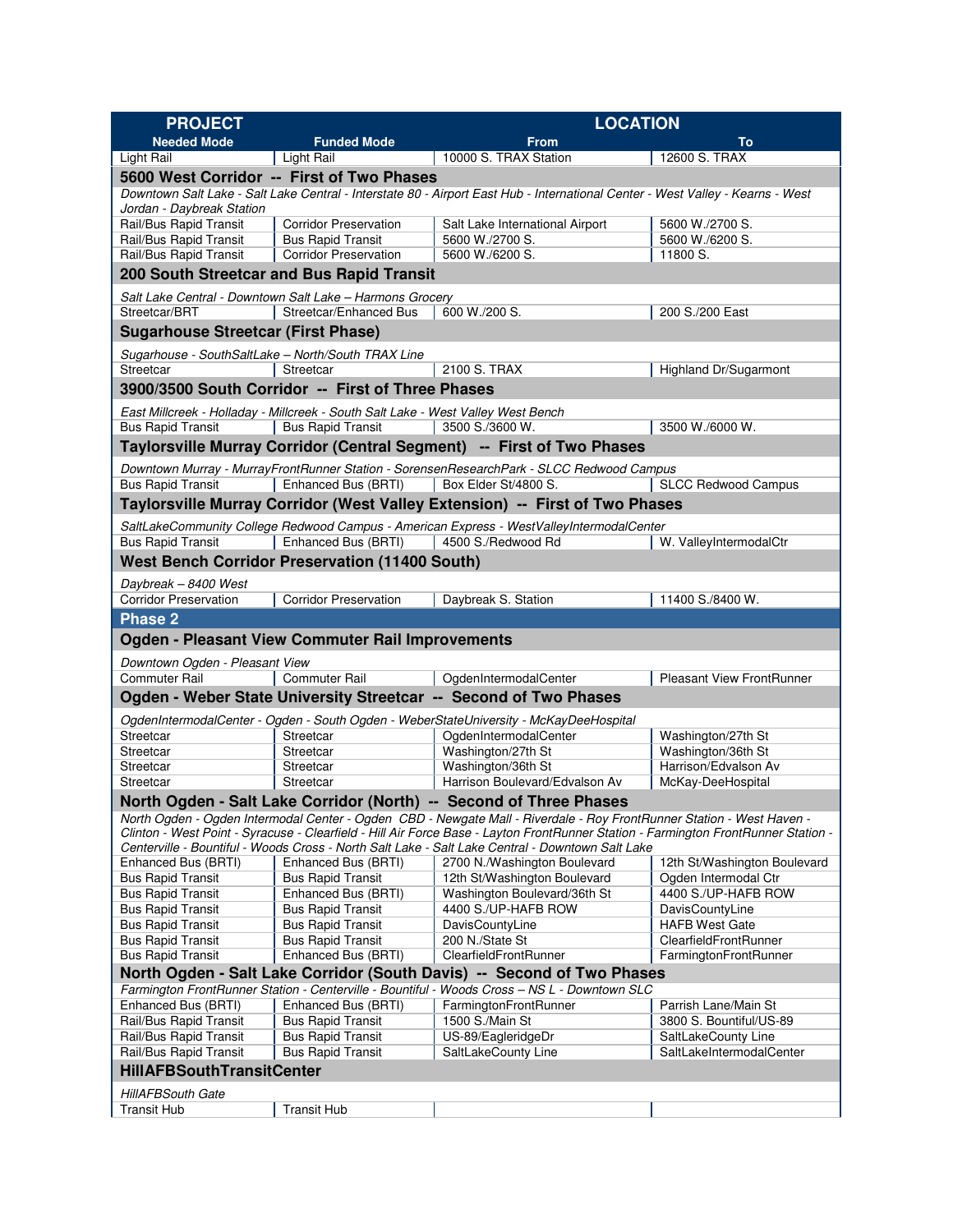| <b>PROJECT</b>                                                               |                                                                                | <b>LOCATION</b>                                                                                                               |                                                              |  |  |
|------------------------------------------------------------------------------|--------------------------------------------------------------------------------|-------------------------------------------------------------------------------------------------------------------------------|--------------------------------------------------------------|--|--|
| <b>Needed Mode</b>                                                           | <b>Funded Mode</b>                                                             | <b>From</b>                                                                                                                   | To                                                           |  |  |
| <b>Antelope Drive Park-And-Ride</b>                                          |                                                                                |                                                                                                                               |                                                              |  |  |
| Antelope Dr/US-89                                                            |                                                                                |                                                                                                                               |                                                              |  |  |
| Park-and -Ride                                                               | Park-and-Ride                                                                  |                                                                                                                               |                                                              |  |  |
|                                                                              | North Redwood Enhanced Bus (BRT 1) -- First of Two Phases                      |                                                                                                                               |                                                              |  |  |
|                                                                              |                                                                                | East Bountiful - West Bountiful - Woods Cross FrontRunner Station - N. Salt Lake - North Temple - Downtown Salt Lake          |                                                              |  |  |
| Enhanced Bus (BRTI)                                                          | Enhanced Bus (BRTI)                                                            | 500 S./Orchard Dr                                                                                                             | 500 S./Redwood Rd                                            |  |  |
| Enhanced Bus (BRTI)                                                          | Enhanced Bus (BRTI)                                                            | 500 S./Redwood Rd                                                                                                             | 2600 S. Redwood Rd                                           |  |  |
| Enhanced Bus (BRTI)                                                          | Enhanced Bus (BRTI)                                                            | 2600 S. Redwood Rd                                                                                                            | SaltLakeCounty Line                                          |  |  |
|                                                                              |                                                                                | SLC - Foothill Drive - Wasatch Drive Corridor -- Second of Three Phases                                                       |                                                              |  |  |
|                                                                              |                                                                                | Salt Lake Central - Salt Lake City - University of Utah - Medical Center - Research Park - Parley's Canyon - Interstate 215 - |                                                              |  |  |
|                                                                              | Cottonwood Corporate Center - Big Cottonwood Canyon - Little Cottonwood Canyon |                                                                                                                               |                                                              |  |  |
| <b>Bus Rapid Transit</b><br><b>Bus Rapid Transit</b>                         | <b>Bus Rapid Transit</b><br><b>Bus Rapid Transit</b>                           | Salt LakeCentral<br>200 East/200 S.                                                                                           | 200 S./200 East<br>Medical Dr./Research Rd                   |  |  |
| <b>Bus Rapid Transit</b>                                                     | <b>Bus Rapid Transit</b>                                                       | New Rd/Wakara Way                                                                                                             | ArapeenDr/Chipeta Way                                        |  |  |
| <b>Bus Rapid Transit</b>                                                     | Enhanced Bus (BRTI)                                                            | ArapeenDr/Chipeta Way                                                                                                         | I-80/I-215/Foothill Dr                                       |  |  |
|                                                                              | State Street Bus Rapid Transit -- Second of Three Phases                       |                                                                                                                               |                                                              |  |  |
|                                                                              |                                                                                | Salt Lake Central - Capitol - South Salt Lake - Millcreek - Murray FrontRunner Station - Midvale - Sandy/South Jordan         |                                                              |  |  |
| FrontRunner Station - Draper FrontRunner Station                             |                                                                                |                                                                                                                               |                                                              |  |  |
| Enhanced Bus (BRTI)                                                          | Enhanced Bus (BRTI)                                                            | 200 S./300 W.                                                                                                                 | 600 S./State St                                              |  |  |
| <b>Bus Rapid Transit</b>                                                     | <b>Bus Rapid Transit</b>                                                       | 600 S./State St                                                                                                               | Interstate 80                                                |  |  |
| <b>Bus Rapid Transit</b>                                                     | <b>Bus Rapid Transit</b>                                                       | Interstate 80                                                                                                                 | <b>Winchester St</b>                                         |  |  |
|                                                                              | Redwood Road Bus Rapid Transit -- Second of Three Phases                       |                                                                                                                               |                                                              |  |  |
|                                                                              |                                                                                | Downtown Salt Lake - Salt Lake Central - Interstate 80 - Airport East Hub - West Valley - Taylorsville - West Jordan - South  |                                                              |  |  |
| Jordan - Riverton - Draper FrontRunner Station<br><b>Bus Rapid Transit</b>   | <b>Bus Rapid Transit</b>                                                       | SR-201                                                                                                                        | 5400 S.                                                      |  |  |
| <b>Bus Rapid Transit</b>                                                     | <b>Bus Rapid Transit</b>                                                       | 5400 S.                                                                                                                       | 9000 S.                                                      |  |  |
| <b>Bus Rapid Transit</b>                                                     | <b>Bus Rapid Transit</b>                                                       | 9000 S.                                                                                                                       | 12600 S.                                                     |  |  |
| <b>Bus Rapid Transit</b>                                                     | Enhanced Bus (BRTI)                                                            | 12600 S./Redwood Rd                                                                                                           | 12300 S./Pony Express Rd                                     |  |  |
|                                                                              | <b>University TRAX Line to SL Central TRAX Connection</b>                      |                                                                                                                               |                                                              |  |  |
|                                                                              | MedicalCenter - University of Utah - Salt LakeDowntown West - Salt LakeCentral |                                                                                                                               |                                                              |  |  |
| <b>Light Rail</b>                                                            | <b>Light Rail</b>                                                              | 400 S./Main St                                                                                                                | SaltLakeCentral                                              |  |  |
|                                                                              | 3900/3500 South Corridor -- Third of Four Phases                               |                                                                                                                               |                                                              |  |  |
|                                                                              | East Millcreek - Holladay - Millcreek - SouthSaltLake - WestValley West Bench  |                                                                                                                               |                                                              |  |  |
| <b>Bus Rapid Transit</b>                                                     | <b>Bus Rapid Transit</b>                                                       | 3500 W./6000 W.                                                                                                               | 3500 S./9200 W.                                              |  |  |
| <b>Bus Rapid Transit</b>                                                     | Enhanced Bus (BRTI)                                                            | Millcreek TRAX                                                                                                                | 3900 S./Highland Dr                                          |  |  |
| Enhanced Bus (BRTI)                                                          | Enhanced Bus (BRTI)                                                            | 3900 S./Highland Dr                                                                                                           | 3900 S./Wasatch Dr                                           |  |  |
|                                                                              | <b>Taylorsville Murray Corridor (Holladay Extension)</b>                       |                                                                                                                               |                                                              |  |  |
|                                                                              |                                                                                |                                                                                                                               |                                                              |  |  |
| Downtown Murray - Holladay - Wasatch Drive<br>Enhanced Bus (BRTI)            | Enhanced Bus (BRTI)                                                            | Box Elder St/4800 S.                                                                                                          | 3900 S./Wasatch Dr                                           |  |  |
|                                                                              |                                                                                | Taylorsville Murray Corridor (Central Segment) -- Second of Two Phases                                                        |                                                              |  |  |
|                                                                              |                                                                                |                                                                                                                               |                                                              |  |  |
|                                                                              |                                                                                | Downtown Murray - MurrayFrontRunner Station - SorensenResearchPark - SLCC Redwood Campus                                      |                                                              |  |  |
| <b>Bus Rapid Transit</b><br><b>Bus Rapid Transit</b>                         | <b>Bus Rapid Transit</b><br><b>Bus Rapid Transit</b>                           | Box Elder St/4800 S.<br>Murray-Taylorsville Rd/500 W.                                                                         | Murray-Taylorsville Rd/500 W.<br>Murray-Taylorsville/Redwood |  |  |
|                                                                              |                                                                                |                                                                                                                               |                                                              |  |  |
| Taylorsville Murray Corridor (West Valley Extension) -- Second of Two Phases |                                                                                |                                                                                                                               |                                                              |  |  |
|                                                                              |                                                                                | SaltLakeCommunity College Redwood Campus - American Express - WestValleyIntermodalCenter                                      |                                                              |  |  |
| <b>Bus Rapid Transit</b>                                                     | <b>Bus Rapid Transit</b>                                                       | 4500 S./Redwood Rd                                                                                                            | 4400 S./Constitution                                         |  |  |
|                                                                              | 5400 South Corridor -- First of Two Phases                                     |                                                                                                                               |                                                              |  |  |
|                                                                              |                                                                                | MurrayFrontRunner Station - Taylorsville - Kearns - USANA Amphitheater - West Bench                                           |                                                              |  |  |
| <b>Bus Rapid Transit</b>                                                     | Enhanced Bus (BRTI)                                                            | Murray Boulevard/Vine St                                                                                                      | 5400 S./6400 W.                                              |  |  |
| <b>Bus Rapid Transit</b>                                                     | <b>Bus Rapid Transit</b>                                                       | 5400 S./6400 W.                                                                                                               | 5400 S./7200 W.                                              |  |  |
| 7000 South/7800 South Enhanced Bus (BRT 1) -- First of Two Phases            |                                                                                |                                                                                                                               |                                                              |  |  |
|                                                                              | MurrayFrontRunner Station - Bingham Junction - Jordan Landing - West Bench     |                                                                                                                               |                                                              |  |  |
| Enhanced Bus (BRTI)                                                          | <b>Corridor Preservation</b>                                                   | State St/7200 S.                                                                                                              | Redwood Rd/7000 S.                                           |  |  |
| Enhanced Bus (BRTI)                                                          | <b>Corridor Preservation</b>                                                   | Redwood Rd/7000 S.                                                                                                            | Bangerter Highway/7000 S.                                    |  |  |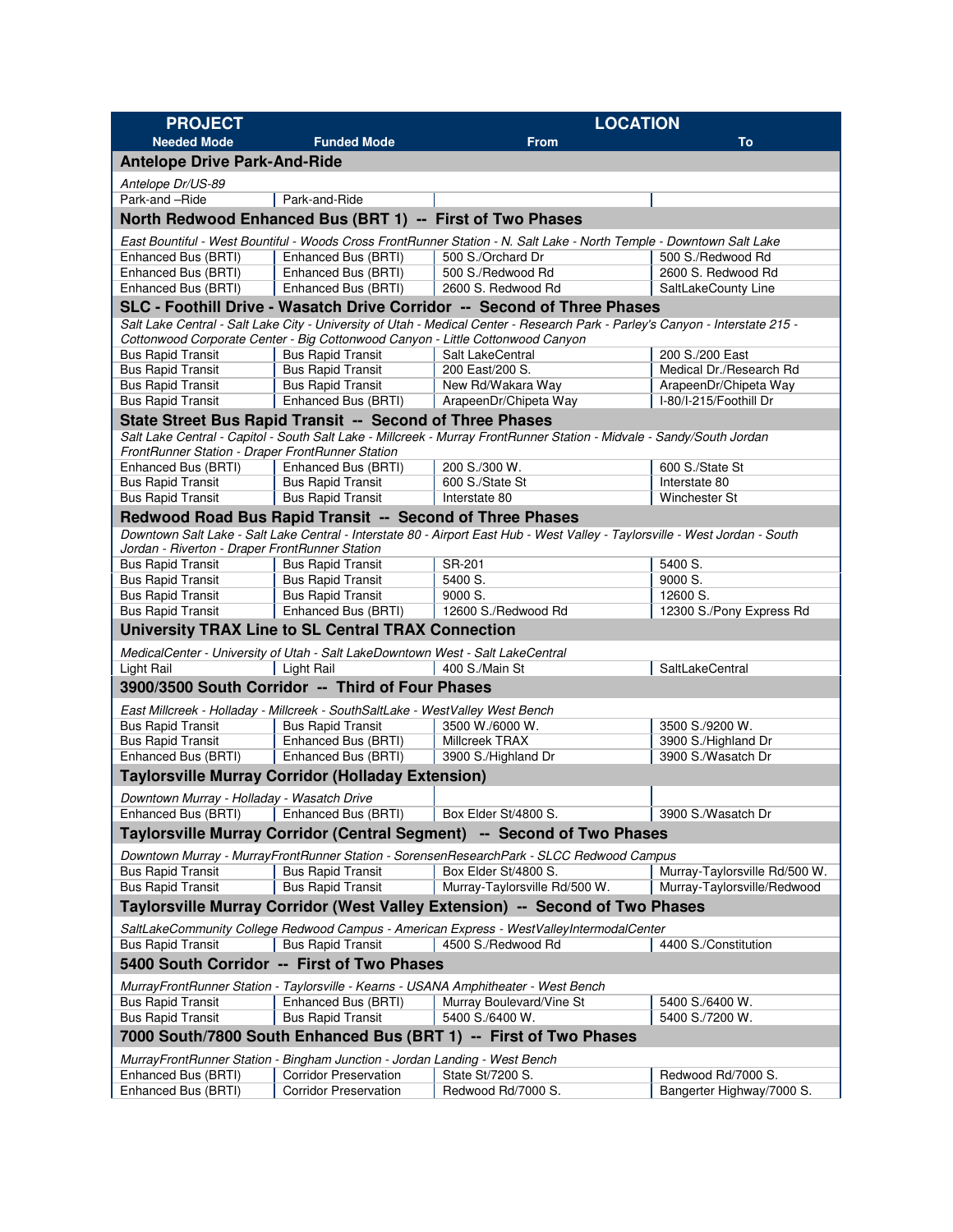| <b>PROJECT</b>                                                                                                                                                                                                   |                                                                                  | <b>LOCATION</b>                                                                                                                                                                                                                                             |                                    |  |  |  |
|------------------------------------------------------------------------------------------------------------------------------------------------------------------------------------------------------------------|----------------------------------------------------------------------------------|-------------------------------------------------------------------------------------------------------------------------------------------------------------------------------------------------------------------------------------------------------------|------------------------------------|--|--|--|
| <b>Needed Mode</b>                                                                                                                                                                                               | <b>Funded Mode</b>                                                               | <b>From</b>                                                                                                                                                                                                                                                 | To                                 |  |  |  |
|                                                                                                                                                                                                                  | 12300/12600 South Bus Rapid Transit -- First of Three Phases                     |                                                                                                                                                                                                                                                             |                                    |  |  |  |
|                                                                                                                                                                                                                  |                                                                                  | Draper TRAX Station - Draper FrontRunner Station - Riverton - Herriman - Daybreak TRAX Station                                                                                                                                                              |                                    |  |  |  |
| <b>Bus Rapid Transit</b>                                                                                                                                                                                         | Enhanced Bus (BRTI)                                                              | Daybreak S. TRAX                                                                                                                                                                                                                                            | Redwood Rd/12600 S.                |  |  |  |
| <b>Bus Rapid Transit</b>                                                                                                                                                                                         | Enhanced Bus (BRTI)                                                              | 700 East                                                                                                                                                                                                                                                    | Draper TRAX                        |  |  |  |
| <b>Bus Rapid Transit</b>                                                                                                                                                                                         | Enhanced Bus (BRTI)<br><b>Corridor Preservation</b>                              | 700 East<br><b>700 East</b>                                                                                                                                                                                                                                 | Pony Express Rd                    |  |  |  |
| <b>Bus Rapid Transit</b><br><b>SaltLakeDowntownBusTransitCenter</b>                                                                                                                                              |                                                                                  |                                                                                                                                                                                                                                                             | Pony Express Rd                    |  |  |  |
|                                                                                                                                                                                                                  |                                                                                  |                                                                                                                                                                                                                                                             |                                    |  |  |  |
| 200 South ./ State Street<br><b>Transit Hub</b>                                                                                                                                                                  | <b>Transit Hub</b>                                                               | 200 S./State St                                                                                                                                                                                                                                             |                                    |  |  |  |
| <b>EastAirport Transit Hub</b>                                                                                                                                                                                   |                                                                                  |                                                                                                                                                                                                                                                             |                                    |  |  |  |
|                                                                                                                                                                                                                  |                                                                                  |                                                                                                                                                                                                                                                             |                                    |  |  |  |
| 1950 West Redwood Road Airport TRAX Line Station<br><b>Transit Hub</b>                                                                                                                                           | <b>Transit Hub</b>                                                               | 1950 W. Redwood Rd                                                                                                                                                                                                                                          |                                    |  |  |  |
|                                                                                                                                                                                                                  | <b>Interstate-80 Transit Only Freeway Ramps</b>                                  |                                                                                                                                                                                                                                                             |                                    |  |  |  |
|                                                                                                                                                                                                                  |                                                                                  |                                                                                                                                                                                                                                                             |                                    |  |  |  |
| About 900 West / Interstate 80<br><b>Transit Only Ramps</b>                                                                                                                                                      | <b>Transit Only Ramps</b>                                                        | Near 900 W. and 200 S.                                                                                                                                                                                                                                      |                                    |  |  |  |
| Phase 3                                                                                                                                                                                                          |                                                                                  |                                                                                                                                                                                                                                                             |                                    |  |  |  |
|                                                                                                                                                                                                                  | <b>Pleasant View - Brigham City Commuter Rail</b>                                |                                                                                                                                                                                                                                                             |                                    |  |  |  |
|                                                                                                                                                                                                                  |                                                                                  |                                                                                                                                                                                                                                                             |                                    |  |  |  |
| Downtown Ogden - Box Elder County Line<br>Mode Undetermined                                                                                                                                                      | <b>Corridor Preservation</b>                                                     | <b>Pleasant View FrontRunner</b>                                                                                                                                                                                                                            | <b>Box Elder CountyLine</b>        |  |  |  |
|                                                                                                                                                                                                                  |                                                                                  | West Weber/West Davis Enhanced Bus (BRT 1) -- Second of Two Phases                                                                                                                                                                                          |                                    |  |  |  |
|                                                                                                                                                                                                                  |                                                                                  | Ogden Intermodal Center - Ogden CBD - Newgate Mall - Riverdale - Roy FrontRunner Station - West Haven - Clinton - West                                                                                                                                      |                                    |  |  |  |
|                                                                                                                                                                                                                  | Point - Syracuse - Clearfield - Hill Air Force Base - Layton FrontRunner Station |                                                                                                                                                                                                                                                             |                                    |  |  |  |
| Enhanced Bus (BRTI)                                                                                                                                                                                              | Enhanced Bus (BRTI)                                                              | 4400 S./UP-HAFB Rail Line                                                                                                                                                                                                                                   | 3500 W./Midland Dr                 |  |  |  |
| Enhanced Bus (BRTI)                                                                                                                                                                                              | Enhanced Bus (BRTI)                                                              | 2000 W./Antelope Dr                                                                                                                                                                                                                                         | Hill Field Rd/Main St.             |  |  |  |
| <b>Ogden Downtown Streetcar Circulator</b>                                                                                                                                                                       |                                                                                  |                                                                                                                                                                                                                                                             |                                    |  |  |  |
| Ogden Intermodal Center - Downtown Ogden                                                                                                                                                                         |                                                                                  |                                                                                                                                                                                                                                                             |                                    |  |  |  |
| Mode Undetermined                                                                                                                                                                                                | Streetcar                                                                        | 25th/Washington                                                                                                                                                                                                                                             | 20th/Lincoln                       |  |  |  |
| Mode Undetermined<br>Mode Undetermined                                                                                                                                                                           | Streetcar<br>Streetcar                                                           | 20th/Lincoln<br>20th/Washington                                                                                                                                                                                                                             | 20th/Washington<br>23rd/Washington |  |  |  |
| North Ogden - Salt Lake Corridor (North) -- Third of Three Phases                                                                                                                                                |                                                                                  |                                                                                                                                                                                                                                                             |                                    |  |  |  |
|                                                                                                                                                                                                                  |                                                                                  | North Ogden - Ogden Intermodal Center - Ogden CBD - Newgate Mall - Riverdale - Roy FrontRunner Station - West Haven -<br>Clinton - West Point - Syracuse - Clearfield - Hill Air Force Base - Layton FrontRunner Station - Farmington FrontRunner Station - |                                    |  |  |  |
|                                                                                                                                                                                                                  |                                                                                  | Centerville - Bountiful - Woods Cross - North Salt Lake - Salt Lake Central - Downtown Salt Lake                                                                                                                                                            |                                    |  |  |  |
| <b>Bus Rapid Transit</b>                                                                                                                                                                                         | <b>Bus Rapid Transit</b>                                                         | Washington Boulevard/36th St                                                                                                                                                                                                                                | 4400 S./UP-HAFB ROW                |  |  |  |
| <b>Bus Rapid Transit</b>                                                                                                                                                                                         | <b>Bus Rapid Transit</b>                                                         | ClearfieldFrontRunner                                                                                                                                                                                                                                       | FarmingtonFrontRunner              |  |  |  |
|                                                                                                                                                                                                                  |                                                                                  | North Redwood Enhanced Bus (BRT 1) -- Second of Two Phases                                                                                                                                                                                                  |                                    |  |  |  |
|                                                                                                                                                                                                                  |                                                                                  | East Bountiful - West Bountiful - Woods Cross FrontRunner Station - North Salt Lake - North Temple - Downtown Salt Lake                                                                                                                                     |                                    |  |  |  |
| Enhanced Bus (BRTI)                                                                                                                                                                                              | Enhanced Bus (BRTI)                                                              | DavisCountyLine                                                                                                                                                                                                                                             | N. Temple/Redwood Rd               |  |  |  |
|                                                                                                                                                                                                                  |                                                                                  | SLC - Foothill Drive - Wasatch Drive Corridor -- Third of Three Phases                                                                                                                                                                                      |                                    |  |  |  |
|                                                                                                                                                                                                                  | Cottonwood Corporate Center - Big Cottonwood Canyon - Little Cottonwood Canyon   | Salt Lake Central - Salt Lake City - University of Utah - Medical Center - Research Park - Parley's Canyon - Interstate 215 -                                                                                                                               |                                    |  |  |  |
| <b>Bus Rapid Transit</b>                                                                                                                                                                                         | <b>Bus Rapid Transit</b>                                                         | ArapeenDr/Chipeta Way                                                                                                                                                                                                                                       | I-80/I-215/Foothill Dr.            |  |  |  |
| <b>Bus Rapid Transit</b>                                                                                                                                                                                         | <b>Bus Rapid Transit</b>                                                         | I-215 Ramp/3300 S.                                                                                                                                                                                                                                          | I-215 Ramp/3900 S.                 |  |  |  |
| Mode Undetermined                                                                                                                                                                                                | <b>Bus Rapid Transit</b>                                                         | 6200 S./Interstate 215                                                                                                                                                                                                                                      | Little CottonwoodCanyon            |  |  |  |
| 1300 East (North) Bus Rapid Transit<br>Medical Center - University of Utah - Sugar House - Millcreek - Holladay - Murray - Fort Union - Cottonwood Heights - Midvale -<br><b>Fashion Place West TRAX Station</b> |                                                                                  |                                                                                                                                                                                                                                                             |                                    |  |  |  |
| <b>Bus Rapid Transit</b>                                                                                                                                                                                         | Enhanced Bus (BRTI)                                                              | 1300 East/200 S.                                                                                                                                                                                                                                            | Ft Union Boulevard/UnionPark       |  |  |  |
| 1300 East (South) Bus Rapid Transit                                                                                                                                                                              |                                                                                  |                                                                                                                                                                                                                                                             |                                    |  |  |  |
|                                                                                                                                                                                                                  |                                                                                  | Murray FrontRunner Station - Fashion Place West TRAX Station - Midvale - Fort Union - Cottonwood Heights - Sandy - Draper                                                                                                                                   |                                    |  |  |  |
| <b>Bus Rapid Transit</b>                                                                                                                                                                                         | <b>Bus Rapid Transit</b>                                                         | Ft Union Boulevard/UnionPark Av                                                                                                                                                                                                                             | 1000 East Pioneer Rd               |  |  |  |
| 700 East Bus Rapid Transit                                                                                                                                                                                       |                                                                                  |                                                                                                                                                                                                                                                             |                                    |  |  |  |
| Salt Lake Central - South Salt lake - Millcreek - Murray - Holladay - Cottonwood Heights - Fort Union                                                                                                            |                                                                                  |                                                                                                                                                                                                                                                             |                                    |  |  |  |
| <b>Bus Rapid Transit</b>                                                                                                                                                                                         | <b>Bus Rapid Transit</b>                                                         | 200 S./200 East                                                                                                                                                                                                                                             | Highland/Ft Union Boulevard        |  |  |  |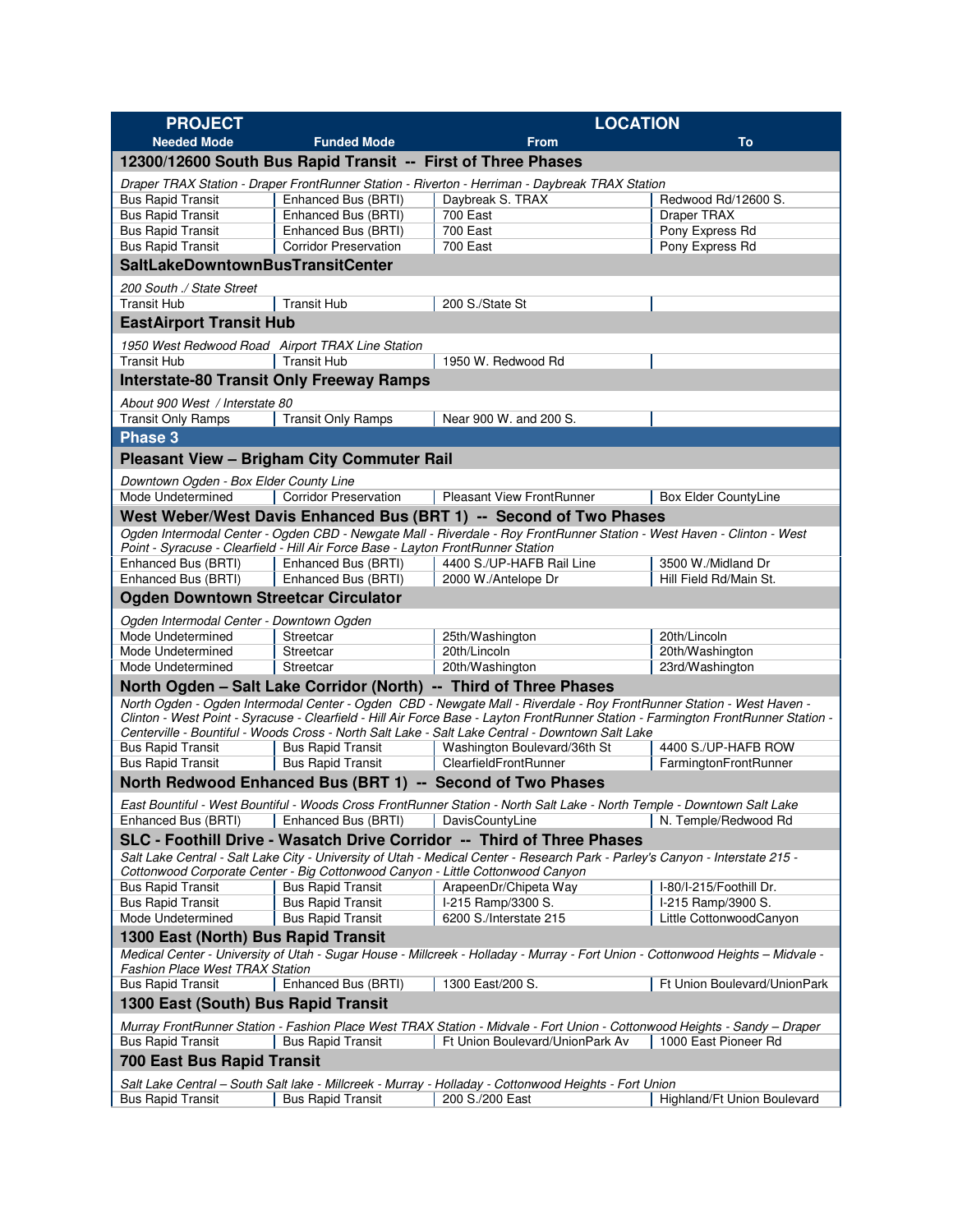| <b>PROJECT</b>                                                                    |                                                                                                      | <b>LOCATION</b>                                                                                                                                                 |                           |  |  |  |
|-----------------------------------------------------------------------------------|------------------------------------------------------------------------------------------------------|-----------------------------------------------------------------------------------------------------------------------------------------------------------------|---------------------------|--|--|--|
| <b>Needed Mode</b>                                                                | <b>Funded Mode</b>                                                                                   | <b>From</b>                                                                                                                                                     | To                        |  |  |  |
|                                                                                   | State Street Bus Rapid Transit -- Third of Three Phases                                              |                                                                                                                                                                 |                           |  |  |  |
|                                                                                   |                                                                                                      | Salt Lake Central - Capitol - South Salt Lake - Millcreek - Murray FrontRunner Station - Midvale - Sandy/South Jordan                                           |                           |  |  |  |
| FrontRunner Station - Draper FrontRunner Station                                  |                                                                                                      |                                                                                                                                                                 |                           |  |  |  |
| <b>Bus Rapid Transit</b>                                                          | <b>Bus Rapid Transit</b>                                                                             | 9000 S.                                                                                                                                                         | Draper FrontRunner        |  |  |  |
| <b>Draper Line TRAX Extension (South)</b>                                         |                                                                                                      |                                                                                                                                                                 |                           |  |  |  |
|                                                                                   |                                                                                                      | SaltLake Central - SouthSaltLake - Millcreek - MurrayFrontRunner Station - Midvale - Sandy - Draper - UtahCounty Line                                           |                           |  |  |  |
| Light Rail                                                                        | Light Rail                                                                                           | Draper TRAX                                                                                                                                                     | 14600 S./Interstate 15    |  |  |  |
| Light Rail                                                                        | Light Rail                                                                                           | 14600 S./Interstate 15                                                                                                                                          | UtahCountyLine            |  |  |  |
|                                                                                   | Redwood Road Bus Rapid Transit -- Third of Three Phases                                              |                                                                                                                                                                 |                           |  |  |  |
| Jordan - Riverton - Draper FrontRunner Station                                    |                                                                                                      | Downtown Salt Lake - Salt Lake Central - Interstate 80 - Airport East Hub - West Valley - Taylorsville - West Jordan - South                                    |                           |  |  |  |
| <b>Bus Rapid Transit</b>                                                          | <b>Bus Rapid Transit</b>                                                                             | 200 S./600 W.                                                                                                                                                   | Transit Ramp to I-80      |  |  |  |
| <b>Bus Rapid Transit</b>                                                          | <b>Bus Rapid Transit</b>                                                                             | I-80/Redwood Rd                                                                                                                                                 | EastAirport Hub           |  |  |  |
| <b>Bus Rapid Transit</b>                                                          | <b>Bus Rapid Transit</b>                                                                             | I-80/Redwood Rd                                                                                                                                                 | SR-201/Redwood Rd         |  |  |  |
| <b>Bus Rapid Transit</b>                                                          | <b>Bus Rapid Transit</b>                                                                             | 12600 S./Redwood Rd                                                                                                                                             | 12300S/Pony Exp Rd        |  |  |  |
|                                                                                   | 5600 West Corridor -- Second of Two Phases                                                           |                                                                                                                                                                 |                           |  |  |  |
|                                                                                   |                                                                                                      | Downtown Salt Lake - Salt Lake Central - Interstate 80 - Airport East Hub - International Center - West Valley - Kearns - West                                  |                           |  |  |  |
| Jordan - Daybreak Station<br>Rail/Bus Rapid Transit                               | <b>Bus Rapid Transit</b>                                                                             | EastAirport Hub                                                                                                                                                 | N. Temple/I-80            |  |  |  |
| Rail/Bus Rapid Transit                                                            | <b>Bus Rapid Transit</b>                                                                             | I-80/Wright Brothers Dr                                                                                                                                         | 2700 S./5600 W.           |  |  |  |
| Rail/Bus Rapid Transit                                                            | <b>Bus Rapid Transit</b>                                                                             | 6200 S./5600 W.                                                                                                                                                 | 11800 S.                  |  |  |  |
|                                                                                   | <b>Sugarhouse Streetcar (Westminster Segment)</b>                                                    |                                                                                                                                                                 |                           |  |  |  |
|                                                                                   | WestminsterCollege - Sugarhouse - SouthSaltLake - North/South TRAX Line                              |                                                                                                                                                                 |                           |  |  |  |
| Streetcar                                                                         | Streetcar                                                                                            | Highland Dr/SugarmontDr                                                                                                                                         | 1700 S./1100 East         |  |  |  |
| <b>Parkway Boulevard Bus Rapid Transit</b>                                        |                                                                                                      |                                                                                                                                                                 |                           |  |  |  |
|                                                                                   |                                                                                                      |                                                                                                                                                                 |                           |  |  |  |
| <b>Bus Rapid Transit</b>                                                          | <b>Bus Rapid Transit</b>                                                                             | Downtown Salt Lake - Salt Lake Central - Interstate 80 - Airport East Hub - Decker Lake - Lake Park - West Valley City – Kearns<br>Redwood Rd/Parkway Boulevard | 5600 W./Parkway Boulevard |  |  |  |
|                                                                                   | 3900/3500 South Corridor -- Forth of Four Phases                                                     |                                                                                                                                                                 |                           |  |  |  |
|                                                                                   |                                                                                                      |                                                                                                                                                                 |                           |  |  |  |
| Enhanced Bus (BRTI)                                                               | East Millcreek - Holladay - Millcreek - SouthSaltLake - WestValley West Bench<br>Enhanced Bus (BRTI) | 9200 W./3500 S.                                                                                                                                                 | <b>Little Valley</b>      |  |  |  |
| <b>Bus Rapid Transit</b>                                                          | <b>Bus Rapid Transit</b>                                                                             | 3500 S./Constitution Boulevard                                                                                                                                  | 3500 S./Redwood Rd        |  |  |  |
| <b>Bus Rapid Transit</b>                                                          | <b>Bus Rapid Transit</b>                                                                             | 3500 S./Redwood Rd                                                                                                                                              | Millcreek TRAX            |  |  |  |
| <b>Bus Rapid Transit</b>                                                          | <b>Bus Rapid Transit</b>                                                                             | Millcreek TRAX                                                                                                                                                  | 3900 S./Highland Dr       |  |  |  |
| 5400 South Corridor -- Second of Two Phases                                       |                                                                                                      |                                                                                                                                                                 |                           |  |  |  |
|                                                                                   |                                                                                                      | MurrayFrontRunner Station - Taylorsville - Kearns - USANA Amphitheater - West Bench                                                                             |                           |  |  |  |
| <b>Bus Rapid Transit</b>                                                          | <b>Bus Rapid Transit</b>                                                                             | Murray Boulevard/Vine St                                                                                                                                        | 7200 W.                   |  |  |  |
| Enhanced Bus (BRTI)                                                               | Enhanced Bus (BRTI)                                                                                  | 7200 W.                                                                                                                                                         | 8400 W.                   |  |  |  |
| <b>Fort Union Boulevard Corridor</b>                                              |                                                                                                      |                                                                                                                                                                 |                           |  |  |  |
|                                                                                   |                                                                                                      | Big CottonwoodCanyon - Cottonwood Corporate Center - FortUnion - Midvale - Fashion Place West TRAX Station                                                      |                           |  |  |  |
| Mode Undetermined                                                                 | <b>Bus Rapid Transit</b>                                                                             | State St/Fort Union Boulevard                                                                                                                                   | Little CottonwoodCanyon   |  |  |  |
|                                                                                   |                                                                                                      | 7000 South/7800 South Enhanced Bus (BRT 1) -- Second of Two Phases                                                                                              |                           |  |  |  |
|                                                                                   | MurrayFrontRunner Station - Bingham Junction - Jordan Landing - West Bench                           |                                                                                                                                                                 |                           |  |  |  |
| Enhanced Bus (BRTI)                                                               | Enhanced Bus (BRTI)                                                                                  | State St/7200 S.                                                                                                                                                | Redwood Rd/7000 S.        |  |  |  |
| Enhanced Bus (BRTI)                                                               | Enhanced Bus (BRTI)                                                                                  | Redwood Rd/7000 S.                                                                                                                                              | Bangerter Highway/7000 S. |  |  |  |
| Enhanced Bus (BRTI)                                                               | Enhanced Bus (BRTI)                                                                                  | Bangerter Highway/7000 S.                                                                                                                                       | 8400 W./7800 S.           |  |  |  |
| 9000 South West Side Corridor                                                     |                                                                                                      |                                                                                                                                                                 |                           |  |  |  |
|                                                                                   | Sandy/South Jordan FrontRunner Station - Mid-Jordan TRAX Station                                     |                                                                                                                                                                 |                           |  |  |  |
| <b>Bus Rapid Transit</b>                                                          | <b>Bus Rapid Transit</b>                                                                             | 9000 S./State St                                                                                                                                                | 9000 S./Redwood Rd        |  |  |  |
| Enhanced Bus (BRTI)                                                               | Enhanced Bus (BRTI)                                                                                  | 9000 S./Redwood Rd                                                                                                                                              | Mid-Jordan TRAX           |  |  |  |
| 9400 South Corridor                                                               |                                                                                                      |                                                                                                                                                                 |                           |  |  |  |
| Mouth of Little CottonwoodCanyon - Sandy - Sandy/South Jordan FrontRunner Station |                                                                                                      |                                                                                                                                                                 |                           |  |  |  |
| Mode Undetermined                                                                 | <b>Bus Rapid Transit</b>                                                                             | 9400 S./State St                                                                                                                                                | Little CottonwoodCanyon   |  |  |  |
|                                                                                   | 10200/10400 South Enhanced Bus (BRT 1)                                                               |                                                                                                                                                                 |                           |  |  |  |
|                                                                                   | South Jordan FrontRunner Station - Daybreak TRAX Station                                             |                                                                                                                                                                 |                           |  |  |  |
|                                                                                   |                                                                                                      |                                                                                                                                                                 |                           |  |  |  |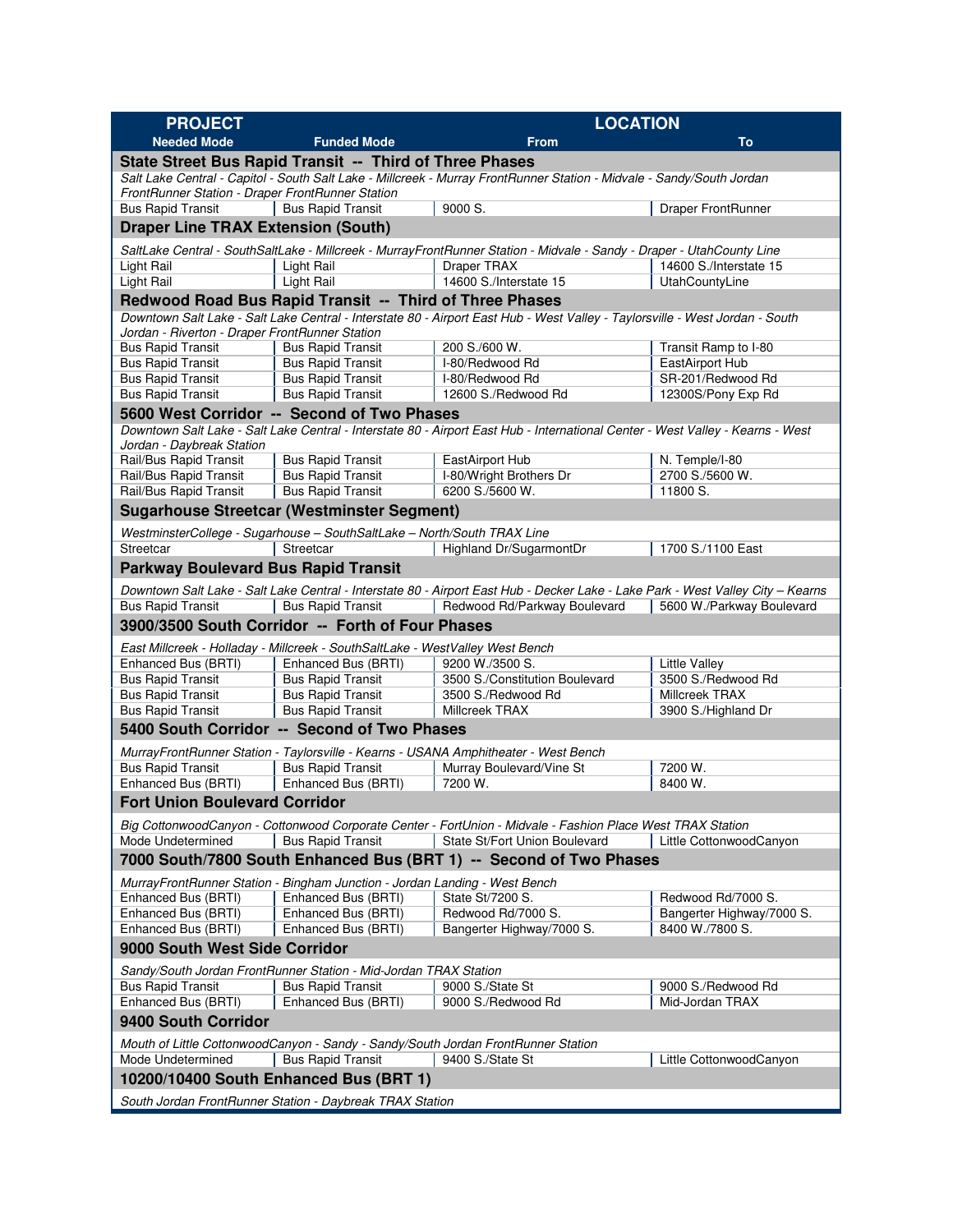| <b>PROJECT</b>                                                                                 |                                                              | <b>LOCATION</b>                   |                     |  |  |  |  |
|------------------------------------------------------------------------------------------------|--------------------------------------------------------------|-----------------------------------|---------------------|--|--|--|--|
| <b>Needed Mode</b>                                                                             | <b>Funded Mode</b>                                           | <b>From</b>                       | To                  |  |  |  |  |
| Enhanced Bus (BRTI)                                                                            | Enhanced Bus (BRTI)                                          | Jordan Gateway/S Jordan Parkway   | Daybreak North TRAX |  |  |  |  |
|                                                                                                | 12300/12600 South Bus Rapid Transit -- Third of Three Phases |                                   |                     |  |  |  |  |
| Draper TRAX Station - Draper FrontRunner Station - Riverton - Herriman - Daybreak TRAX Station |                                                              |                                   |                     |  |  |  |  |
| <b>Bus Rapid Transit</b>                                                                       | <b>Bus Rapid Transit</b>                                     | Daybreak S. TRAX                  | Redwood Rd/12600 S. |  |  |  |  |
| <b>Bus Rapid Transit</b>                                                                       | <b>Bus Rapid Transit</b>                                     | <b>700 East</b>                   | Draper TRAX         |  |  |  |  |
| 5400 South Redwood Rd Park-And-Ride                                                            |                                                              |                                   |                     |  |  |  |  |
| 5400 South/Redwood Rd                                                                          |                                                              |                                   |                     |  |  |  |  |
| Park- and-Ride                                                                                 | Park-and-Ride                                                | 5400 S./Redwood Rd                |                     |  |  |  |  |
| 3100 South/5600 West Park-And-Ride                                                             |                                                              |                                   |                     |  |  |  |  |
| 3100 South/5600 West                                                                           |                                                              |                                   |                     |  |  |  |  |
| Park-and-Ride                                                                                  | Park-and-Ride                                                | 3100 S./5600 W.                   |                     |  |  |  |  |
| 6200 South/5600 West Park-And-Ride                                                             |                                                              |                                   |                     |  |  |  |  |
| 6200 South/5600 West                                                                           |                                                              |                                   |                     |  |  |  |  |
| Park-and-Ride                                                                                  | Park-and-Ride                                                | 6200 S./5600 W.                   |                     |  |  |  |  |
|                                                                                                | 5400 South/5600 West Park-And-Ride                           |                                   |                     |  |  |  |  |
| 5400 South/5600 West                                                                           |                                                              |                                   |                     |  |  |  |  |
| Park-and-Ride                                                                                  | Park-and-Ride                                                | 5400 S./5600 W.                   |                     |  |  |  |  |
| FortUnionTransitCenter                                                                         |                                                              |                                   |                     |  |  |  |  |
| Union Park Avenue/Fort Union Boulevard                                                         |                                                              |                                   |                     |  |  |  |  |
| <b>Transit Hub</b>                                                                             | <b>Transit Hub</b>                                           | Union Park Ave/Ft Union Boulevard |                     |  |  |  |  |
| <b>Little Cottonwood Canyon Park-And-Ride</b>                                                  |                                                              |                                   |                     |  |  |  |  |
| Wasatch Boulevard - Mouth of Little Cottonwood Canyon                                          |                                                              |                                   |                     |  |  |  |  |
| Park-and-Ride                                                                                  | Park-and -Ride                                               | Little CottonwoodCanyon           |                     |  |  |  |  |
| <b>Big Cottonwood Canyon Park-And-Ride</b>                                                     |                                                              |                                   |                     |  |  |  |  |
| Wasatch Boulevard - Mouth of Big CottonwoodCanyon                                              |                                                              |                                   |                     |  |  |  |  |
| Park-and-Ride                                                                                  | Park-and-Ride                                                | Big CottonwoodCanyon              |                     |  |  |  |  |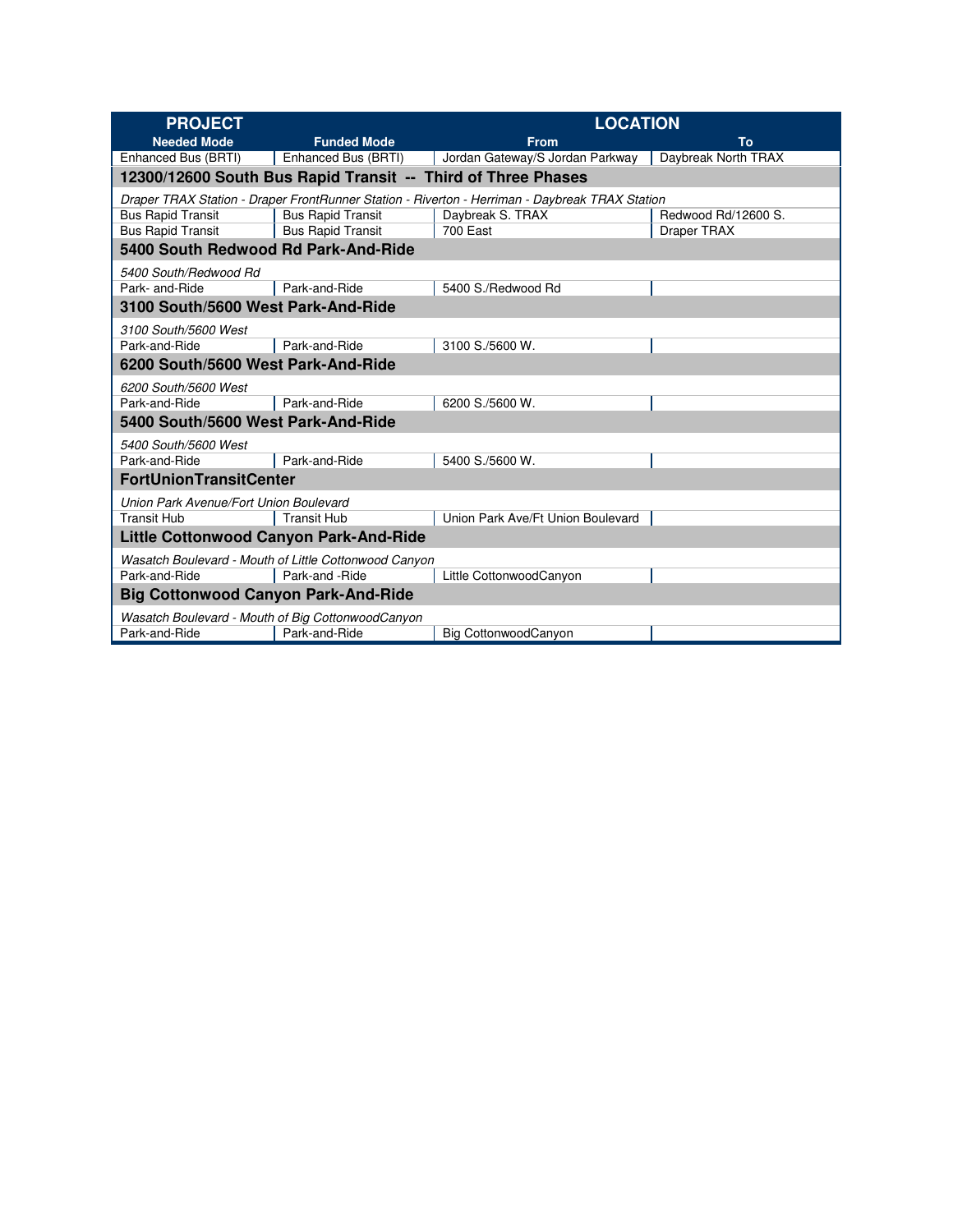## **2040 RTP UNFUNDED TRANSIT PROJECT LIST**

| <b>PROJECT</b>                                                                                                                                                            |                             | <b>LOCATION</b>                                                                |                          |                         |                                                                                                                               |               |                          |
|---------------------------------------------------------------------------------------------------------------------------------------------------------------------------|-----------------------------|--------------------------------------------------------------------------------|--------------------------|-------------------------|-------------------------------------------------------------------------------------------------------------------------------|---------------|--------------------------|
| <b>Needed</b><br>Mode                                                                                                                                                     | Funded<br>Mode              | <b>Unfunded Mode</b>                                                           |                          |                         | From                                                                                                                          |               | To                       |
| <b>Unfunded</b>                                                                                                                                                           |                             |                                                                                |                          |                         |                                                                                                                               |               |                          |
|                                                                                                                                                                           |                             | <b>Pleasant View - Brigham City Commuter Rail</b>                              |                          |                         |                                                                                                                               |               |                          |
| Downtown Ogden - Box Elder CountyLine                                                                                                                                     |                             |                                                                                |                          |                         |                                                                                                                               |               |                          |
| Mode                                                                                                                                                                      | Corridor                    |                                                                                |                          |                         |                                                                                                                               |               |                          |
| Undetermined                                                                                                                                                              | Preservation                | <b>Commuter Rail</b>                                                           |                          |                         | <b>Pleasant View FrontRunner</b>                                                                                              |               | Box Elder CountyLine     |
|                                                                                                                                                                           |                             | North Ogden - Salt Lake Corridor (South Davis)                                 |                          |                         |                                                                                                                               |               |                          |
|                                                                                                                                                                           |                             |                                                                                |                          |                         | Centerville - Bountiful - Woods Cross - North Salt Lake - Salt Lake Central - Downtown Salt Lake City                         |               |                          |
| Rail/Bus<br>Rapid Transit                                                                                                                                                 | Enhanced                    |                                                                                |                          | Parrish Lane/Main St    |                                                                                                                               |               | 1500 S./Main St          |
| Rail/Bus                                                                                                                                                                  | Bus<br><b>Bus Rapid</b>     | Streetcar                                                                      |                          |                         |                                                                                                                               |               |                          |
| Rapid Transit                                                                                                                                                             | Transit                     | Streetcar                                                                      |                          | 1500 S./Main St         |                                                                                                                               |               | 3800 S. Bountiful/US-89  |
| Rail/Bus                                                                                                                                                                  | <b>Bus Rapid</b>            |                                                                                |                          |                         |                                                                                                                               |               |                          |
| Rapid Transit                                                                                                                                                             | Transit                     | Streetcar                                                                      |                          | US-89/EagleridgeDr      |                                                                                                                               |               | SaltLakeCounty Line      |
| Rail/Bus<br>Rapid Transit                                                                                                                                                 | <b>Bus Rapid</b><br>Transit | Streetcar                                                                      |                          | SaltLakeCounty Line     |                                                                                                                               |               | SaltLakeIntermodalCtr    |
|                                                                                                                                                                           |                             | <b>SLC - Foothill Drive - Wasatch Drive Corridor</b>                           |                          |                         |                                                                                                                               |               |                          |
|                                                                                                                                                                           |                             |                                                                                |                          |                         | Salt Lake Central - Salt Lake City - University of Utah - Medical Center - Research Park - Parley's Canyon - Interstate 215 - |               |                          |
|                                                                                                                                                                           |                             | Cottonwood Corporate Center - Big Cottonwood Canyon - Little Cottonwood Canyon |                          |                         |                                                                                                                               |               |                          |
| <b>Bus Rapid</b>                                                                                                                                                          | Enhanced                    |                                                                                |                          |                         |                                                                                                                               |               |                          |
| Transit                                                                                                                                                                   | Bus (BRTI)                  | <b>Bus Rapid Transit</b>                                                       |                          | I-80/I-215/Foothill Dr. |                                                                                                                               |               | I-215 Ramp/3300 S.       |
| <b>Bus Rapid</b><br>Transit                                                                                                                                               | Enhanced<br>Bus (BRTI)      | <b>Bus Rapid Transit</b>                                                       |                          | I-215 Ramp/3900 S.      |                                                                                                                               | 6200 S./I-215 |                          |
| 1300 East (North) Bus Rapid Transit                                                                                                                                       |                             |                                                                                |                          |                         |                                                                                                                               |               |                          |
|                                                                                                                                                                           |                             |                                                                                |                          |                         |                                                                                                                               |               |                          |
| Medical Center - University of Utah - Sugar House - Millcreek - Holladay - Murray - Fort Union - Cottonwood Heights - Midvale -<br><b>Fashion Place West TRAX Station</b> |                             |                                                                                |                          |                         |                                                                                                                               |               |                          |
| <b>Bus Rapid</b>                                                                                                                                                          | Enhanced                    |                                                                                |                          |                         |                                                                                                                               |               |                          |
| Transit<br>Bus (BRTI)<br><b>Bus Rapid Transit</b><br>1300 East/200 South<br>1300 East/FortUnion<br><b>State Street Bus Rapid Transit</b>                                  |                             |                                                                                |                          |                         |                                                                                                                               |               |                          |
|                                                                                                                                                                           |                             |                                                                                |                          |                         | Salt Lake Central - Capitol - South Salt Lake - Millcreek - Murray FrontRunner Station - Midvale - Sandy/South Jordan         |               |                          |
|                                                                                                                                                                           |                             | FrontRunner Station - Draper FrontRunner Station                               |                          |                         |                                                                                                                               |               |                          |
| <b>Bus Rapid</b>                                                                                                                                                          | Enhanced                    |                                                                                |                          |                         |                                                                                                                               |               |                          |
| Transit                                                                                                                                                                   | Bus (BRTI)                  | <b>Bus Rapid Transit</b>                                                       |                          | 200 S./State St         |                                                                                                                               |               | 600 S./State             |
| <b>Bangerter Highway Corridor</b><br>Downtown Salt Lake - Salt lake Central - Interstate 80 - Salt Lake International Airport - Lake Park - West Valley - Taylorsville -  |                             |                                                                                |                          |                         |                                                                                                                               |               |                          |
|                                                                                                                                                                           |                             | Jordan Landing - West Jordan - Mid-Jordan TRAX Station                         |                          |                         |                                                                                                                               |               |                          |
| <b>Bus Rapid Transit</b>                                                                                                                                                  | None                        |                                                                                | <b>Bus Rapid Transit</b> |                         | I-80/Bangerter Hwy                                                                                                            |               | Bangerter Hwy/5400 S.    |
| Enhanced Bus (BRTI)                                                                                                                                                       | None                        |                                                                                |                          | Enhanced Bus (BRTI)     | Bangerter Hwy/5400 S.                                                                                                         |               | Mid-Jordan TRAX Line     |
| <b>5600 West Corridor</b>                                                                                                                                                 |                             |                                                                                |                          |                         |                                                                                                                               |               |                          |
| Downtown Salt Lake - Salt Lake Central - Interstate 80 - Airport East Hub - International Center - West Valley - Kearns - West<br>Jordan - Daybreak Station               |                             |                                                                                |                          |                         |                                                                                                                               |               |                          |
| Rail/Bus Rapid                                                                                                                                                            |                             |                                                                                |                          |                         | Salt Lake International                                                                                                       |               |                          |
| Transit                                                                                                                                                                   |                             | <b>Bus Rapid Transit</b>                                                       | Light-rail               |                         | Airport                                                                                                                       |               | 11800 South              |
| <b>Northwest Quadrant Corridor</b>                                                                                                                                        |                             |                                                                                |                          |                         |                                                                                                                               |               |                          |
| DowntownSaltLake - Salt LakeCentral - Interstate 80 - Airport East Hub - InternationalCenter - N.W. Quadrant                                                              |                             |                                                                                |                          |                         |                                                                                                                               |               |                          |
| Rail/Bus Rapid<br>Transit                                                                                                                                                 | None                        |                                                                                | <b>Bus Rapid Transit</b> |                         | 5600 W./Amelia Earhart                                                                                                        |               | N.W. Quadrant            |
| Downtown Salt Lake City Branded Bus                                                                                                                                       |                             |                                                                                |                          |                         |                                                                                                                               |               |                          |
| 200 West, 400 South, 500 South                                                                                                                                            |                             |                                                                                |                          |                         |                                                                                                                               |               |                          |
| Enhanced Bus (BRTI)                                                                                                                                                       | None                        |                                                                                |                          | Enhanced Bus (BRTI)     | Various Locations                                                                                                             |               | <b>Various Locations</b> |
| <b>Southwest Downtown SLC Streetcar (Granary Line)</b>                                                                                                                    |                             |                                                                                |                          |                         |                                                                                                                               |               |                          |
| Granary District - Salt LakeCentral                                                                                                                                       |                             |                                                                                |                          |                         |                                                                                                                               |               |                          |
| Streetcar                                                                                                                                                                 | None                        |                                                                                | Streetcar                |                         | 800 S./400 W.                                                                                                                 |               | SaltLakeCentral          |
| <b>Big Cottonwood Canyon Corridor</b>                                                                                                                                     |                             |                                                                                |                          |                         |                                                                                                                               |               |                          |